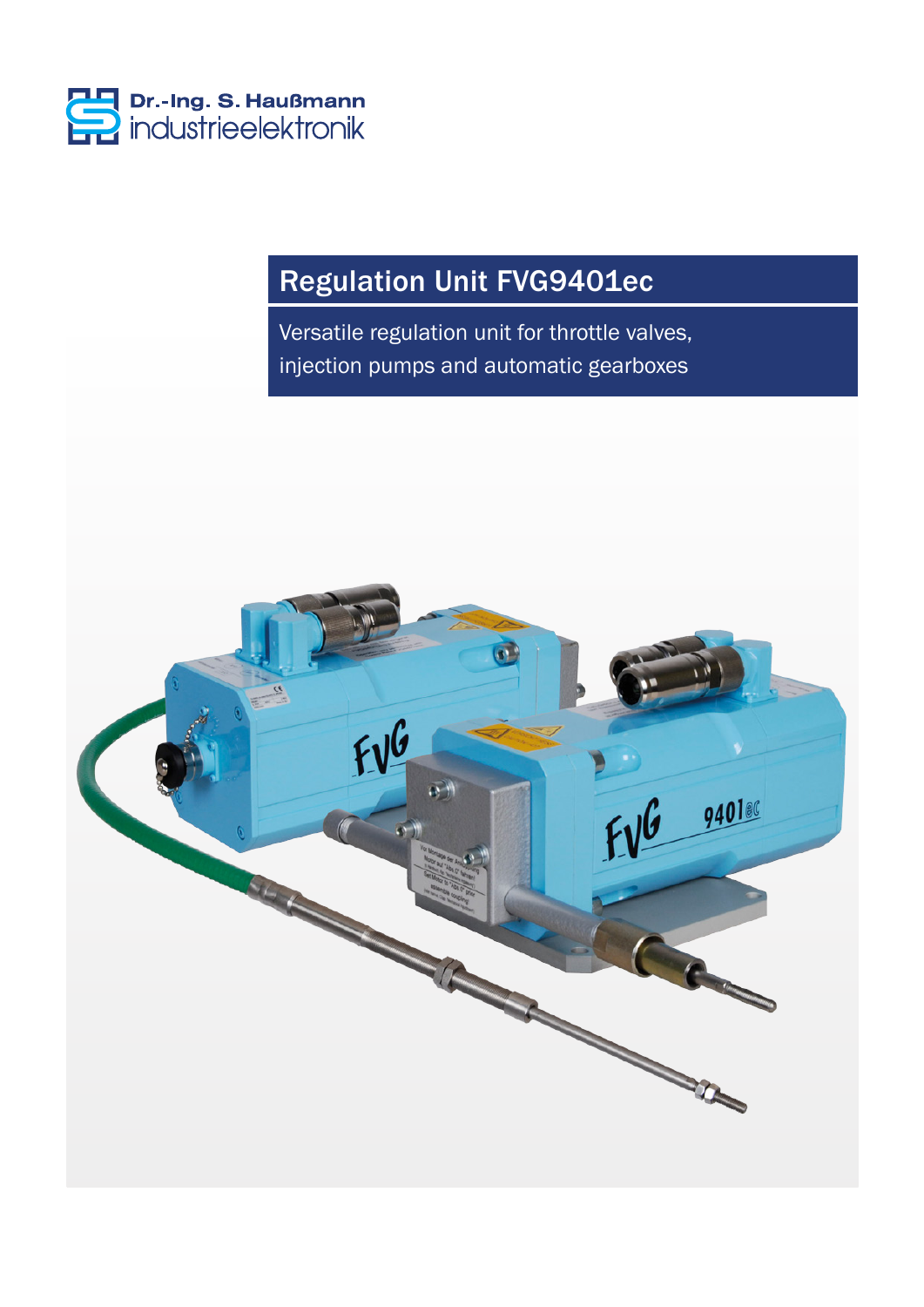### Regulation Unit FVG9401ec

The regulation unit FVG9401ec is a versatile linear actuator to operate throttle valves and injection pumps of internal combustion engines, as well as selector levers of automatic gearboxes.



#### Main features

- Max. shifting travel: 100mm
- Max. shifting force: 150N (500N temporarily)
- Max. shifting speed: 0.5m/s
- Resolution and repetitive accuracy: <± 0.05mm
- Absolute position measuring
- Push- and pull operation
- Limitation of shifting force
- Extended Safety functions: 2-channel emergency stop and STO function Optional Safely-Limited Speed (SLS)

#### Benefits and advantages

- Maintenance-free, convection cooled servocontrolled drive
- Mechanical coupling via FLEXBALL® cable or steel rod Automatic set-point standardization
- Different modes of operation selectable by configuration menu
- Comfortable software module to operate selector levers of automatic gearboxes
- Standard delivery scope includes selectable language modules in English, French or German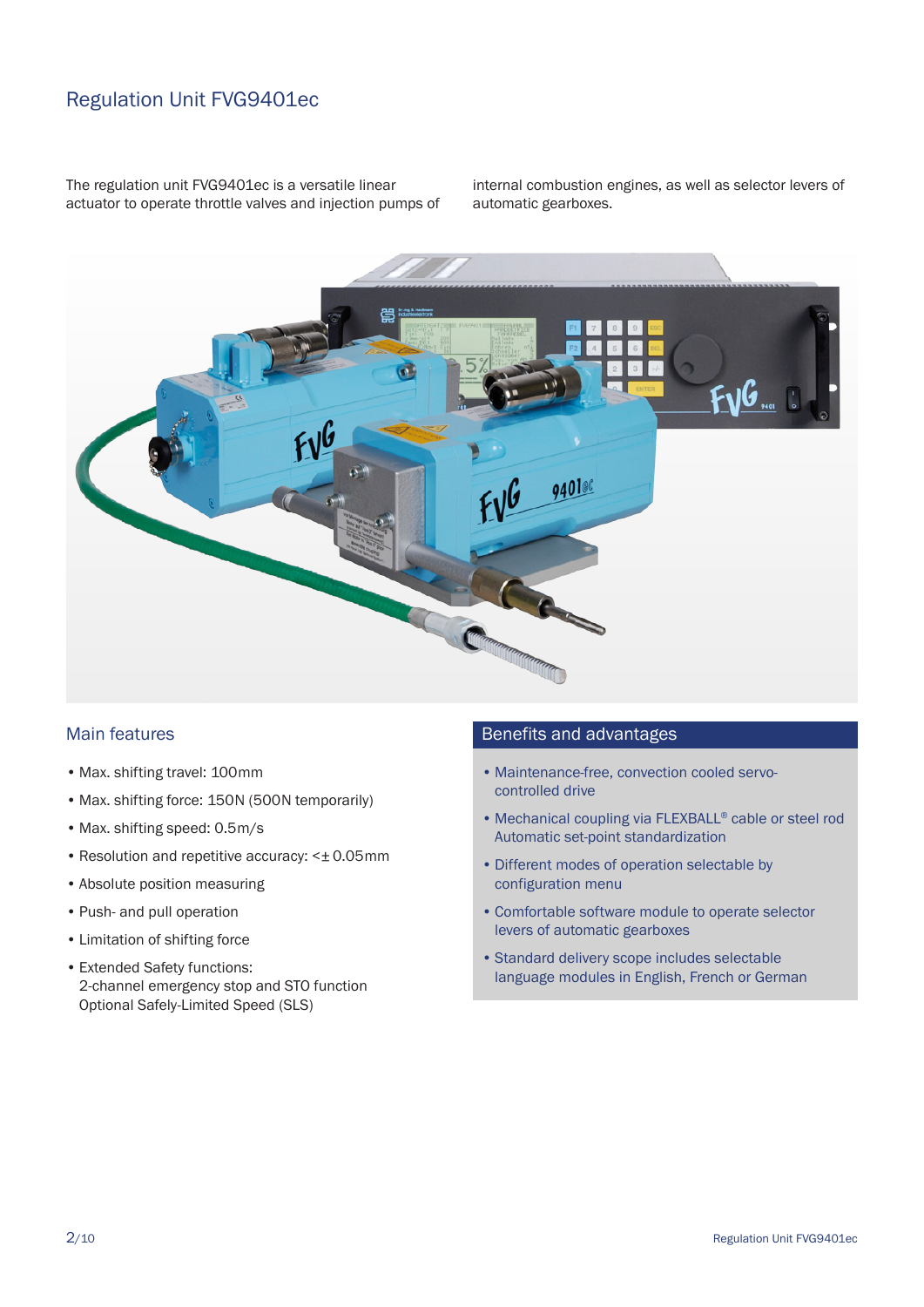

#### The actuator

The actuator of the regulation unit FVG9401ec includes a brushless servomotor with a toothed rack inlet and mechanical coupling, alternatively by FLEXBALL® cable or by steel rod.



#### Version with front panel

The power- and control electronics are mounted in a 3RU-19¨-rack. The operation is supported by a large LC-display and a suitable keyboard at the front panel. The rack design allows e.g. the installation even in a 600mm wide switch cabinet.





#### Version with status code display

A 3-digit status code display indicates every operating condition. The device is operated and set up through the test bench control or a Miniterminal (MT1). Connecting an external hand terminal (HT9201) allows the use of all operating and diagnostic functions.

Version with status code display



#### The operation

Operation and setting-up are supported by a large LCdisplay with background lighting and a suitable keyboard at the front panel. The control panel and the converter rack can be placed separately at different locations.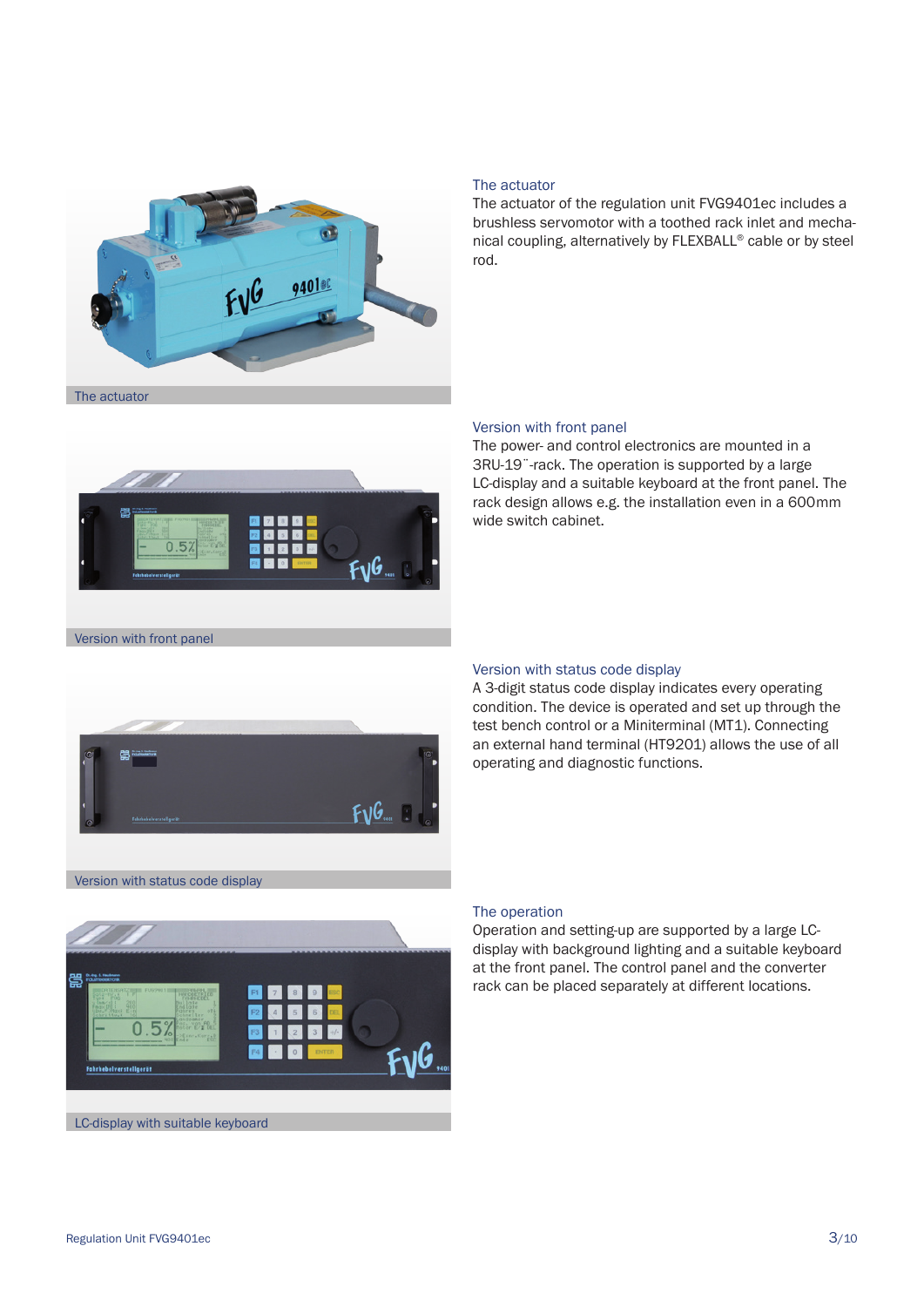### Options and accessories for the Regulation Unit FVG9401ec



Steel rod

The mechanical design allows the connection of a steel rod with toothed rack.

#### Flexball® cables

The mechanical coupling is also possible by a connection of a Flexball® cables with toothed rack.





#### Connection for Miniterminal MT1

The Miniterminal MT1 which is available as an accessory can be plugged directly to the actuator without additional cabling. This allows the operator a direct view to the actuator or coupling point for all setting work.

#### Connection for Miniterminal MT1

#### More options

- Maximum force input and actual value output of force (each potential free)
- Fieldbus connections via external modules

• CAN-Interface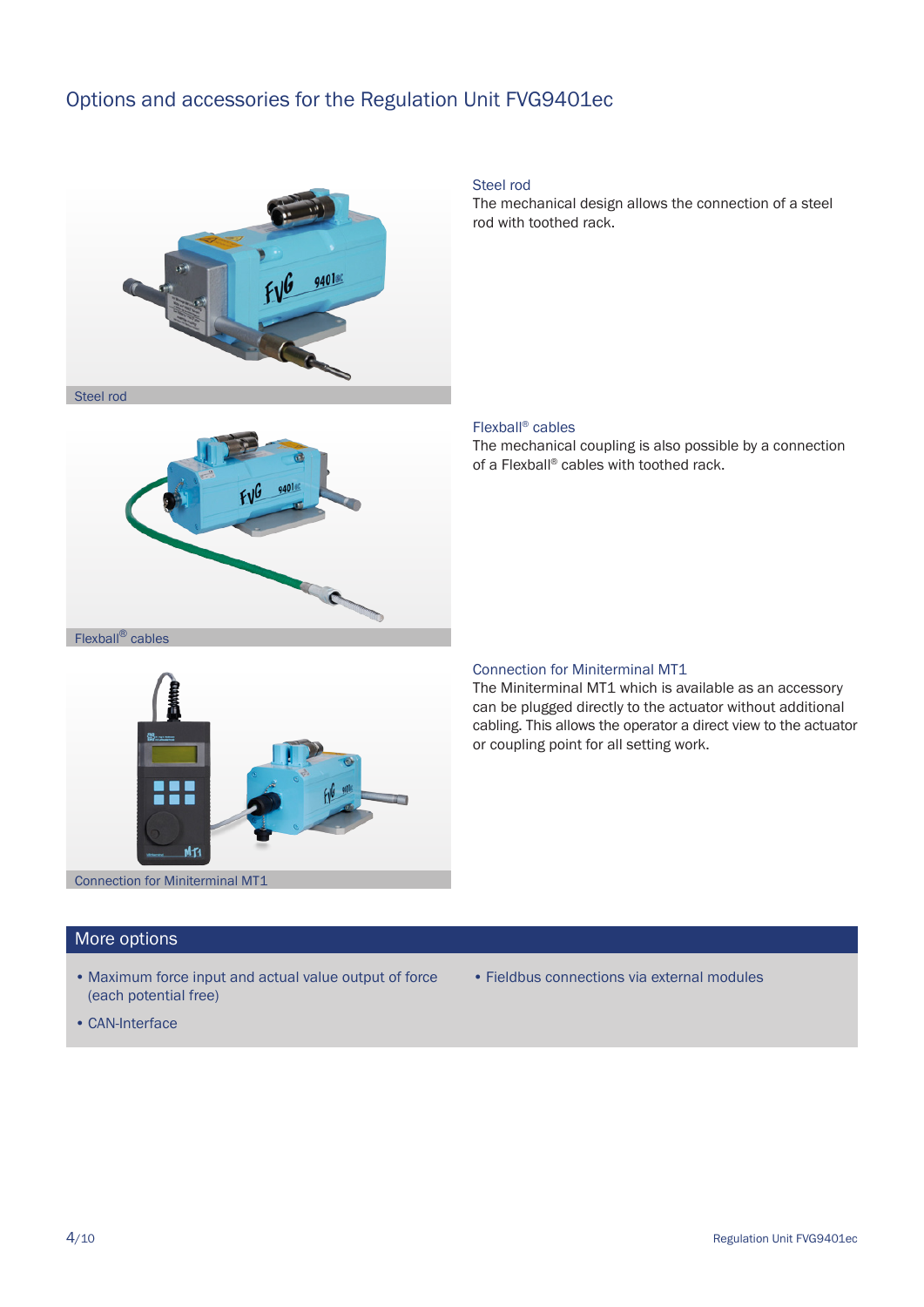### Data sheet for the Regulation Unit FVG9401ec

#### Actuator (Standard version)

#### Linear positioning unit with integrated brushless, convection cooled servomotor, absolute travel measuring system.

| Dimensions:                                                  | 300 mmx 268 mm x 145 mm<br>$(L \times W \times H)$      |
|--------------------------------------------------------------|---------------------------------------------------------|
| Weight:                                                      | 8.5 <sub>kg</sub>                                       |
| Protection:                                                  | <b>IP54</b>                                             |
| Shifting travel:                                             | 100 mm                                                  |
| Shifting force:                                              | 150N max.<br>(500N temporarily: 6 sec./2,5% duty cycle) |
| Shifting speed:                                              | $0.5m$ /s max.                                          |
| Resolution (actual travel value) and<br>repetitive accuracy: | $<$ ± 0.05 mm                                           |

#### Temperature range actuator

|                   | $\vert$ -20 °C up to max. +70 °C |
|-------------------|----------------------------------|
| Admissible range: | (No condensing humidity allowed) |

#### Electronics

| Control and power unit as a 3RU-19" rack.<br>IGBT-converter for the servomotor. LC-display and keyboard at the front panel for operation<br>of the FVG9401ec. The front panel of the power and control panel is removable. |                                                           |
|----------------------------------------------------------------------------------------------------------------------------------------------------------------------------------------------------------------------------|-----------------------------------------------------------|
| Dimensions:                                                                                                                                                                                                                | $482.6$ mm x 307 mm x 3 RU<br>(L x W (without plugs) x H) |
| Weight:                                                                                                                                                                                                                    | 13 <sub>kg</sub>                                          |
| Protection:                                                                                                                                                                                                                | IP <sub>20</sub>                                          |

#### Temperature range electronics

| Admissible range: | $\int$ 0 °C up to max. +40 °C    |
|-------------------|----------------------------------|
|                   | (No condensing humidity allowed) |

#### **Software**

| The standard software for operating the FVG9401ec has the following essential features:                                            |                                                                                                                               |  |
|------------------------------------------------------------------------------------------------------------------------------------|-------------------------------------------------------------------------------------------------------------------------------|--|
| Operation of the FVG9401ec with                                                                                                    | - Analog interface<br><b>Binary inputs</b><br>- Hand terminal<br>- Serial interface (RS232)<br>- Option: CAN (potential free) |  |
| - Manual or automatic set-up                                                                                                       |                                                                                                                               |  |
| - Max. 32 parameter sets can be stored for the modes of operation accelerator pedal.<br>selector lever or pedal set-point adjuster |                                                                                                                               |  |
| Diagnostic functions                                                                                                               |                                                                                                                               |  |
| - German, English or French language module                                                                                        |                                                                                                                               |  |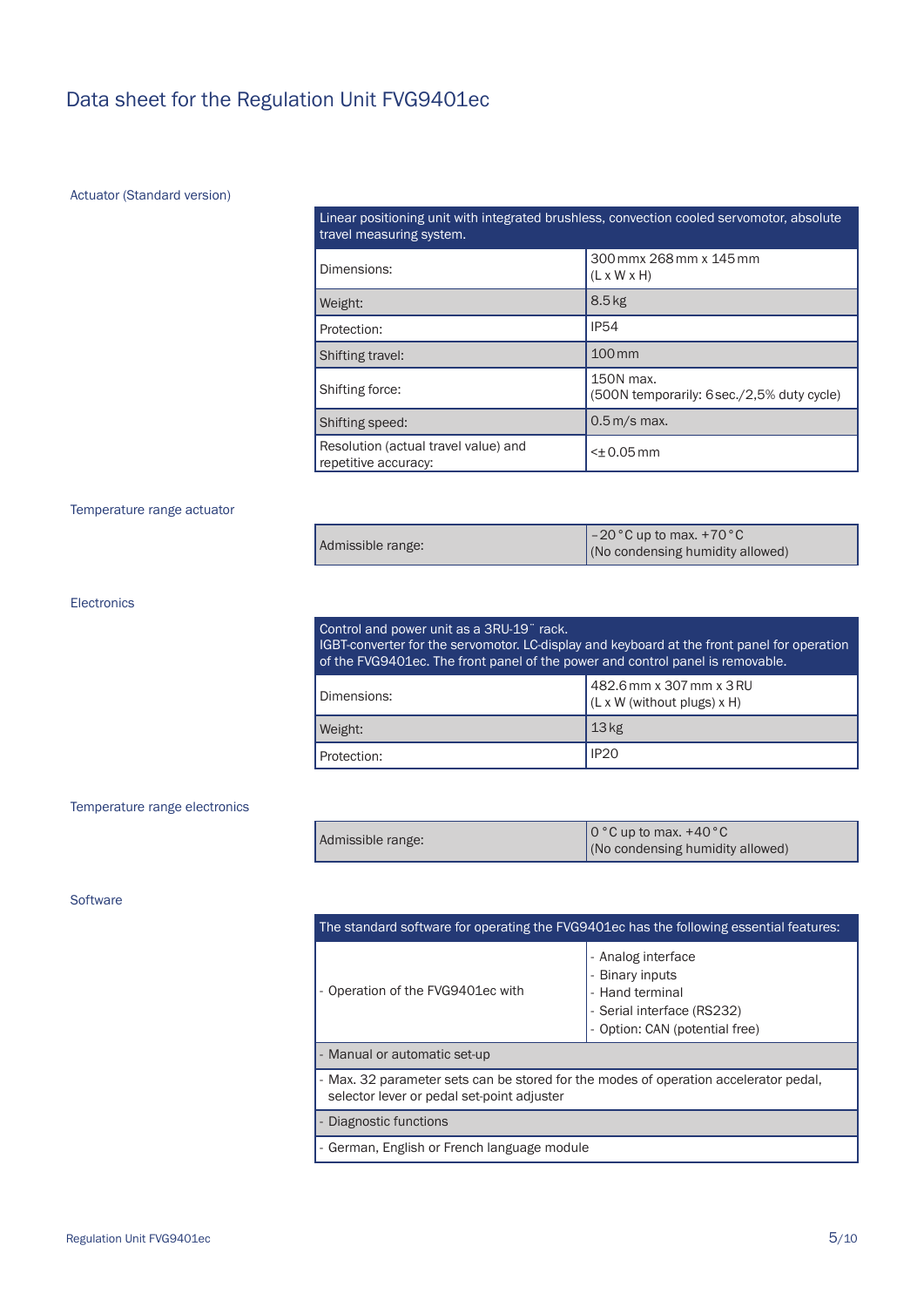#### Interfaces to peripheral units

| <b>Binary signals</b>                        |                                                       |  |
|----------------------------------------------|-------------------------------------------------------|--|
| Relay contact outputs:                       | 50V/100 mA                                            |  |
| Optocoupler inputs:                          | 15V up to 24V                                         |  |
| Plug-in connection:                          | Phoenix MC 1.5/16-STF-3.81                            |  |
| Analog intefaces                             |                                                       |  |
| Analog outputs:                              | 0 up to $\pm$ 10V/max. 5mA                            |  |
| Analog inputs:                               | 0 up to $10\frac{V}{20k\Omega}$ (each potential free) |  |
| Plug-in connection:                          | Phoenix MC 1.5/16-STF-3.81                            |  |
| Serial interfaces                            |                                                       |  |
| Type:                                        | RS232 (potential free)                                |  |
| Plug-in connection:                          | D-Sub-9                                               |  |
| <b>External connection for hand terminal</b> |                                                       |  |
| Type:                                        | <b>RS422</b>                                          |  |
| Plug-in connection:                          | D-Sub-15                                              |  |
| <b>Connection for Miniterminal MT1</b>       |                                                       |  |
| Plug-in connection:                          | Push-Pull                                             |  |

#### Power supply

| Rated voltage:      | $3/PE$ AC 380V  480V $\pm$ 10% |
|---------------------|--------------------------------|
| Frequency:          | 150  60 Hz                     |
| Installed load:     | $1.4$ kVA                      |
| Plug-in connection: | 6-poles connector pair         |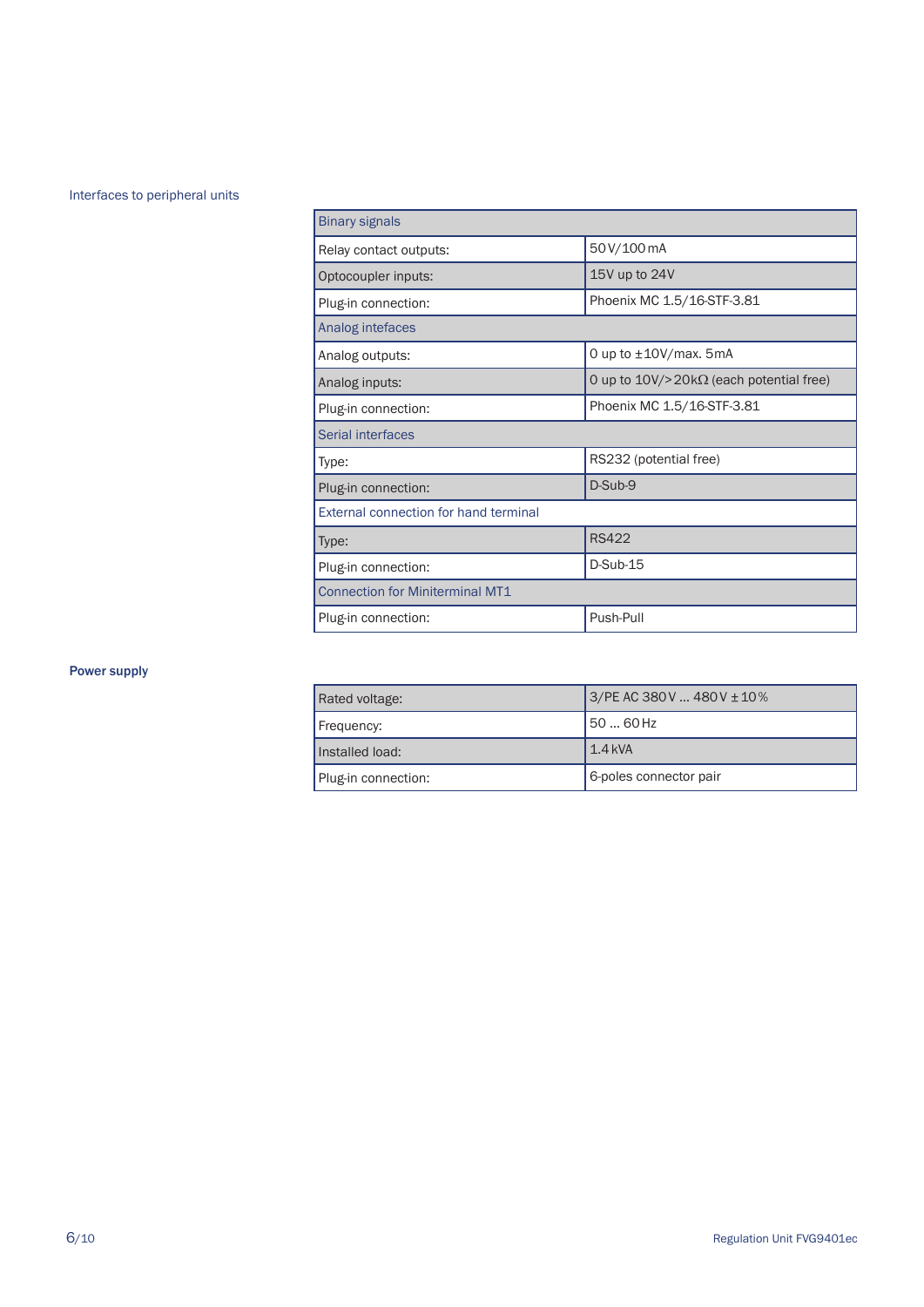#### Control response

| Set-shifting travel:                                                                                                                                                                                                                                                                                                                | 100 mm                                 |  |
|-------------------------------------------------------------------------------------------------------------------------------------------------------------------------------------------------------------------------------------------------------------------------------------------------------------------------------------|----------------------------------------|--|
| Shifting force:                                                                                                                                                                                                                                                                                                                     | 150N                                   |  |
| Actual travel:                                                                                                                                                                                                                                                                                                                      | $10V = 100% = 100$ mm                  |  |
| Measuring instrument:                                                                                                                                                                                                                                                                                                               | Storage oscilloscope<br>1GS/s, 100 MHz |  |
| <b>Tek</b><br>$\bullet$ Stop<br>M Pos: 40,00ms<br>MESSUNG<br>JΠ.<br>Quelle<br>Typ<br>CH <sub>1</sub><br>$\frac{\text{Uss}}{2.08}$<br>CH <sub>2</sub><br>$\frac{\text{Uss}}{2.08}$<br>CH1<br>keine<br>CH1<br>keine<br>CH1 500mV CH2 500mV M 10.0ms<br>CH1 / 160mV<br>Sollwert = $20\%$ = 20mm                                        | Set-point: $20\% \equiv 20$ mm         |  |
| MESSUNG<br>M Pos: 200.0ms<br><b>图 Ready</b><br>Tek<br>"⊓…<br>Quelle<br>Typ<br>CH <sub>1</sub><br>$\frac{\text{Uss}}{10.1}$<br>CH <sub>2</sub><br>$\frac{\text{Uss}}{10.3\text{V}}$<br>CH <sub>1</sub><br>keine<br>CH <sub>1</sub><br>keine<br>CH2 2.00V<br>M 50,0ms<br>CH1 / 6.08V<br>CH1 2.00V<br>Sollwert = $100\% \equiv 100$ mm | Set-point: 100% ≡ 100mm                |  |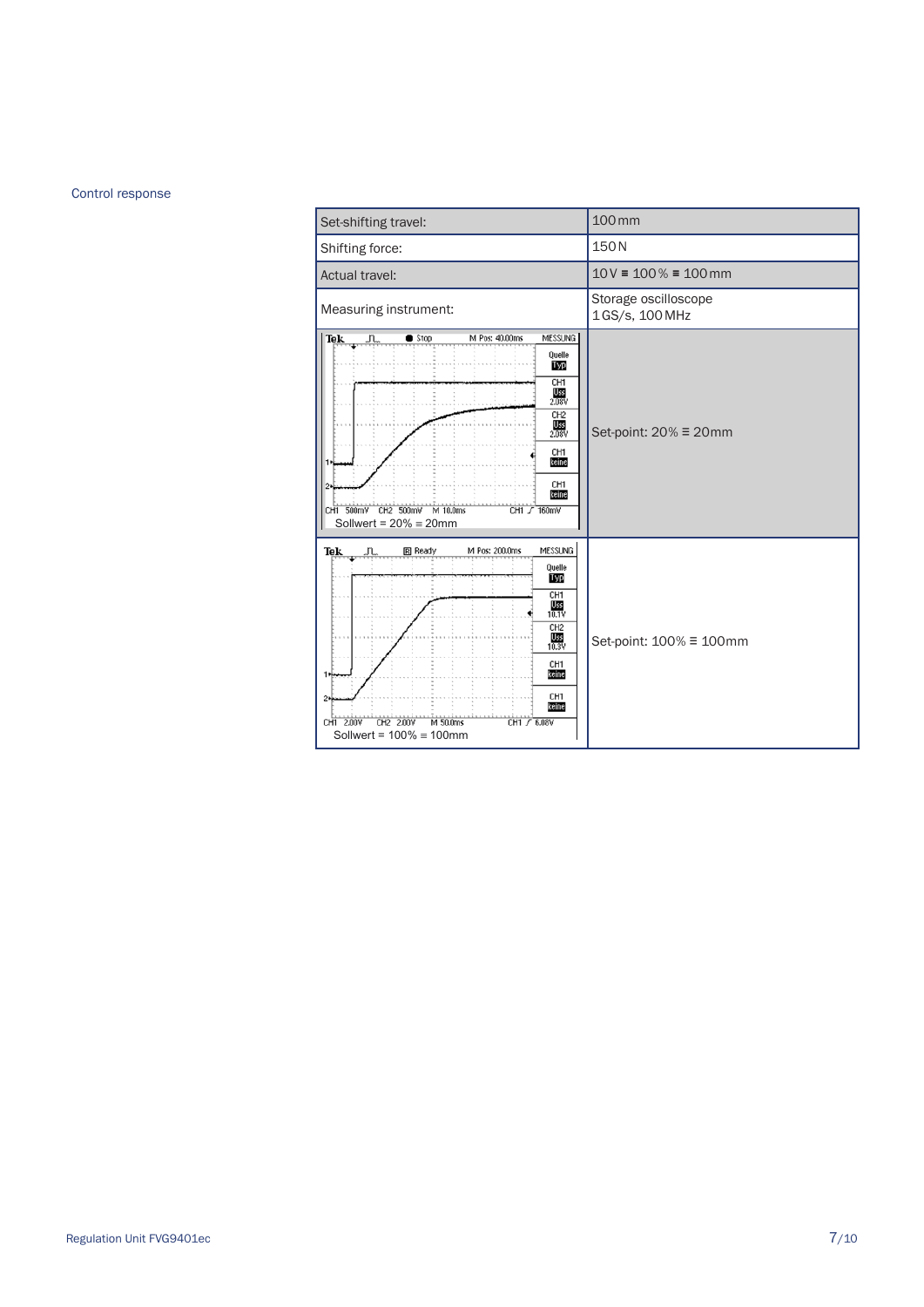## Dimensions for the Regulation Unit FVG9401ec



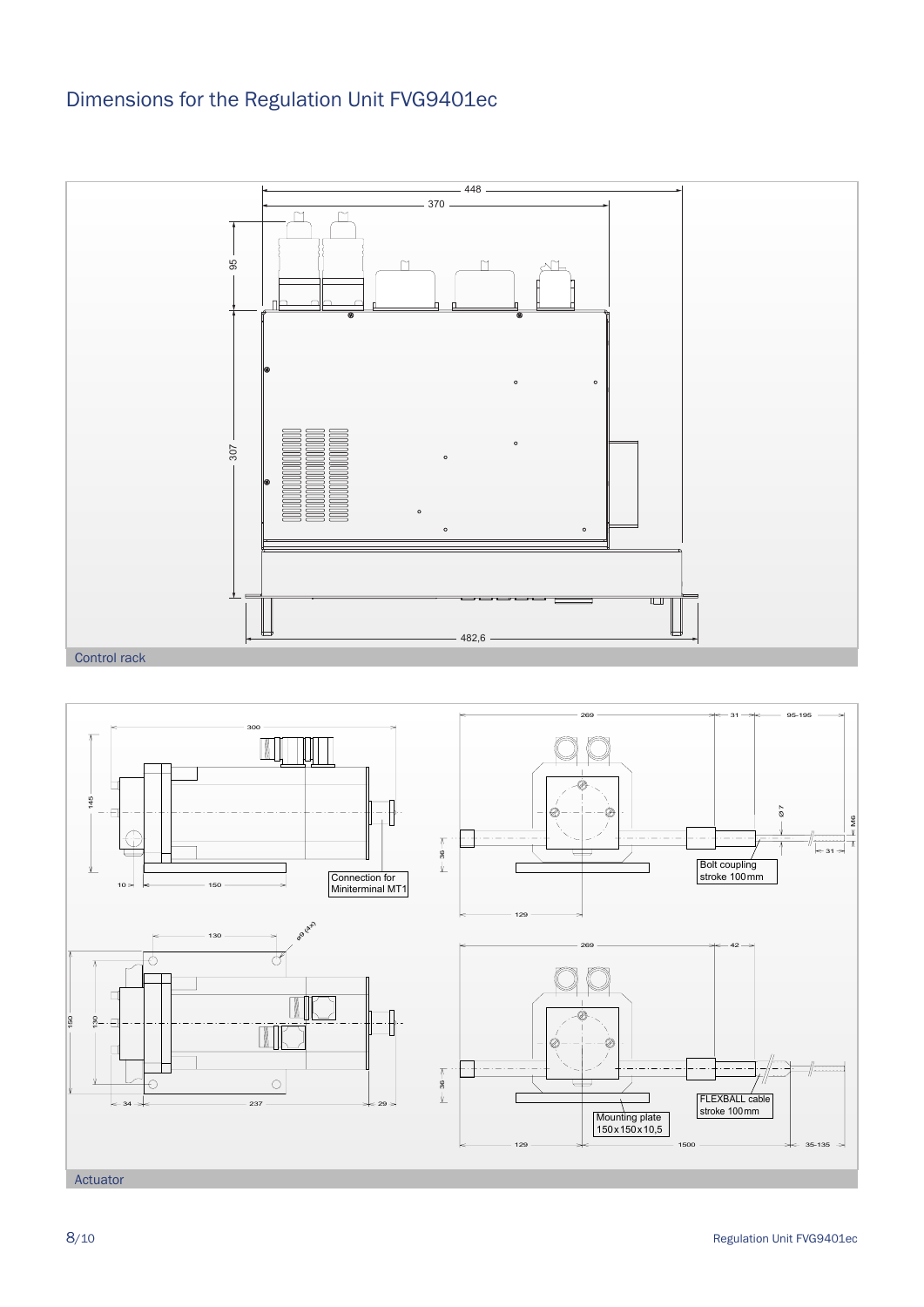## Order information for the Regulation Unit FVG9401ec

#### 1. Regulation Unit FVG9401ec

|     | Order information                                                                                                                                           |
|-----|-------------------------------------------------------------------------------------------------------------------------------------------------------------|
| 1.1 | Regulation unit type FVG9401ec with control panel,<br>standard version without mechanical coupling,<br>incl. all connector pairs and technical manual       |
| 1.2 | Regulation unit type FVG9401ec with status code display,<br>standard version without mechanical coupling,<br>incl. all connector pairs and technical manual |

#### 2. Options:

|     | Order information                                  |
|-----|----------------------------------------------------|
| 2.1 | Field bus connection Profibus DP (external module) |
| 2.2 | Field bus connection CAN                           |
| 2.3 | Foreign language module                            |

#### 3. Accessories:

|     | Order information                                                |
|-----|------------------------------------------------------------------|
| 3.1 | FLEXBALL <sup>®</sup> cable 1.5 m with toothed rack              |
| 3.2 | FLEXBALL <sup>®</sup> cable with toothed rack, customized length |
| 3.3 | Mechanical coupling steel rod with toothed rack                  |
| 3.4 | Miniterminal MT1 incl. connection cable, 1.5 m and connector     |
| 3.5 | Hand terminal HT9201 incl. connection cable, 3 m and connector   |
|     |                                                                  |

\*FLEXBALL® is a registered trademark of the Company DURA Deutschland GmbH

#### 4. Cables:

|     | Order information                                                            |
|-----|------------------------------------------------------------------------------|
| 4.1 | Connection cable set between control rack and actuator, length 15 m          |
| 4.2 | Connection cable set between control rack and actuator, length 20 m          |
| 4.3 | Connection cable set between control rack and actuator,<br>customized length |